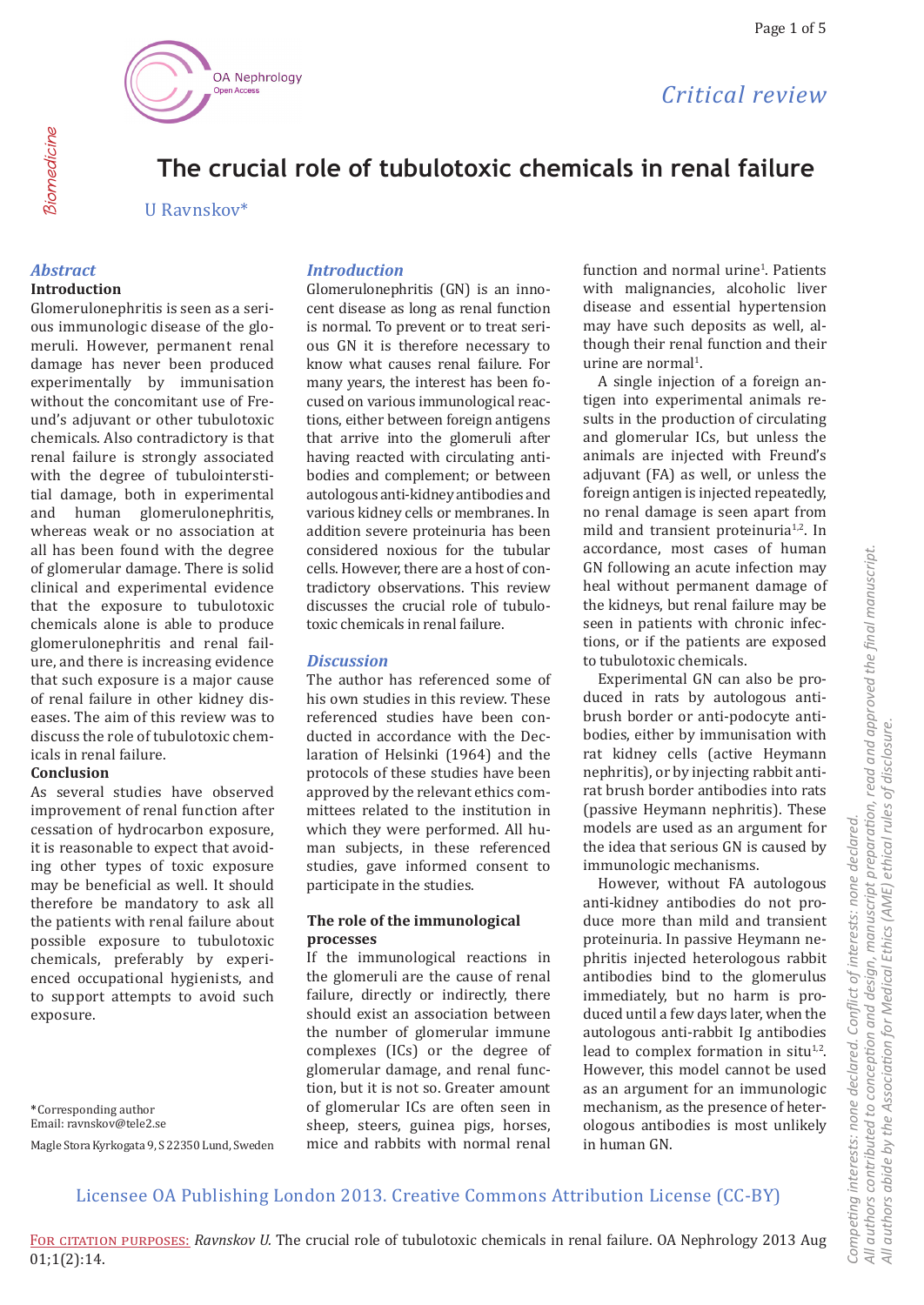

Similar objections are relevant as regards experimental anti-glomerular-basement (GBM) nephritis. GN is produced by injecting heterologous or homologous anti-GBM antibodies, but without FA no renal damage is seen<sup>1</sup>. The innocence of anti-GBM antibodies in human GN also appears from the fact that they can be found in the circulation of animals and human beings with normal renal function and in kidneys transplanted to patients with terminal anti-GBM ne $phritis$  without causing any harm<sup>1</sup>.

#### **The missing link**

Obviously immunologic reactions in the kidney do not produce renal failure by themselves. In most animal experiments, the crucial factor is FA, a mixture of mycobacteria emulsified with mannidemonooleate in hydrocarbon oil. There is general agreement that the role of FA is to enhance the immunological reactions, which is partly true, because many hydrocarbons interfere in an unpredictably and unfortunate way with the immune system<sup>3</sup>. However, there is much evidence that the chemical factors alone are able to produce renal failure, both in animal and human GN.

Several authors have demonstrated that an injection of FA without antigen causes typical signs of GN in experimental animals including proteinuria and tubulointerstitial damage<sup>1</sup> . The changes are less severe compared with experiments that include immunisation, but much worse using immunisation alone.

Most patients with post-streptococcal GN (PGN) recover with no sequels. Exceptions are seen in epidemics in oil producing areas such as South Trinidad and Maracaibo in Venezuela. Here, epidemics of PGN are not only frequent, but PGN often progresses to renal failure<sup>4,5</sup>.

Exposure to toxic compounds may be the trigger in many cases, but if the exposure is accidental and of short duration, the GN may heal

without sequels. In a study of 15 patients with acute PGN, 6 of them had been exposed to hydrocarbons between the infection and the acute onset of the PGN, and 4 had been exposed in their occupation for several years. At follow-up those who were no longer exposed had regained normal renal function, whereas three of the four who still were exposed, had proteinuria and a decreased glomerular filtration rate (GFR). A few of 15 age- and sex-matched controls, who had been infected with nephritogenic streptococci without developing GN, had insignificant exposure only and unrelated to the streptococcal infection<sup>6</sup>.

There is much evidence that tubular damage plays an important role in the development of renal failure in GN, both in animals and in man. Mercury, gold, lithium, silicon, penicillamine, selenium and most hydrocarbons are tubulotoxic, and numerous reports and experiments have documented that they may produce serious GN as well. Immunologic processes may participate, because these chemicals also disturb the immune system.

### **Hydrocarbons**

The most common and the beststudied factor is hydrocarbon exposure. Several case reports have been published, and serious interest in the subject was raised, when Zimmerman et al. published a case–control study of patients with terminal renal failure and controls without renal disease matched for age and gender. They found that almost all patients with GN had been exposed to toxic substances, mainly hydrocarbons, but only a few of the controls<sup>7</sup>.

Since then 20 case–control studies of patients with GN and healthy control individuals or patients with various non-renal diseases have been published8–10. With one exception, these studies have shown that the degree of hydrocarbon exposure of patients with acute or early chronic

# *Critical review*

GN was the same compared with the controls; whereas patients with chronic and in particular terminal renal failure were significantly more exposed.

The exception was a nationwide, population-based case–control study of 926 patients with renal failure, 222 of whom had GN, and 998 control subjects matched for age and gender. In that study, no difference was found with regard to the degree of renal failure between exposed and unexposed patients, including those with GN. The authors, therefore, claimed that organic solvents have no adverse effect on the development of renal failure<sup>10</sup>.

The study had several biases, however. Statisticians, who were not blinded to the patient's case–control status, interviewed the subjects; occupational hygienists were only involved, if the patient reported exposure to solvents. A kidney biopsy specimen was available in only 61% of the patients. Diagnoses of underlying renal disease were based on routine clinical evaluation, and as the study included patients from all the hospitals in the country, some of the diagnoses must have been made by non-nephrologists. The most serious bias was the exclusion of patients who had died before the interview, patients who were too ill to be interviewed and patients who had received a kidney transplant, because all other studies have shown that exposure is most pronounced in patients with terminal renal failure.

A strong argument for hydrocarbons being the cause of renal failure in GN is that renal function improves if the exposure is discontinued $11-13$ . In one study, 50 patients were followed for 7–8 years. Nine of 26 were heavily exposed, but none of 24 moderately or rarely exposed had end-stage renal disease at follow-up<sup>11</sup>. In another study, 68 patients were followed up for 5 years; 21/29 among those, whose disease had progressed, had been exposed to hydrocarbons, but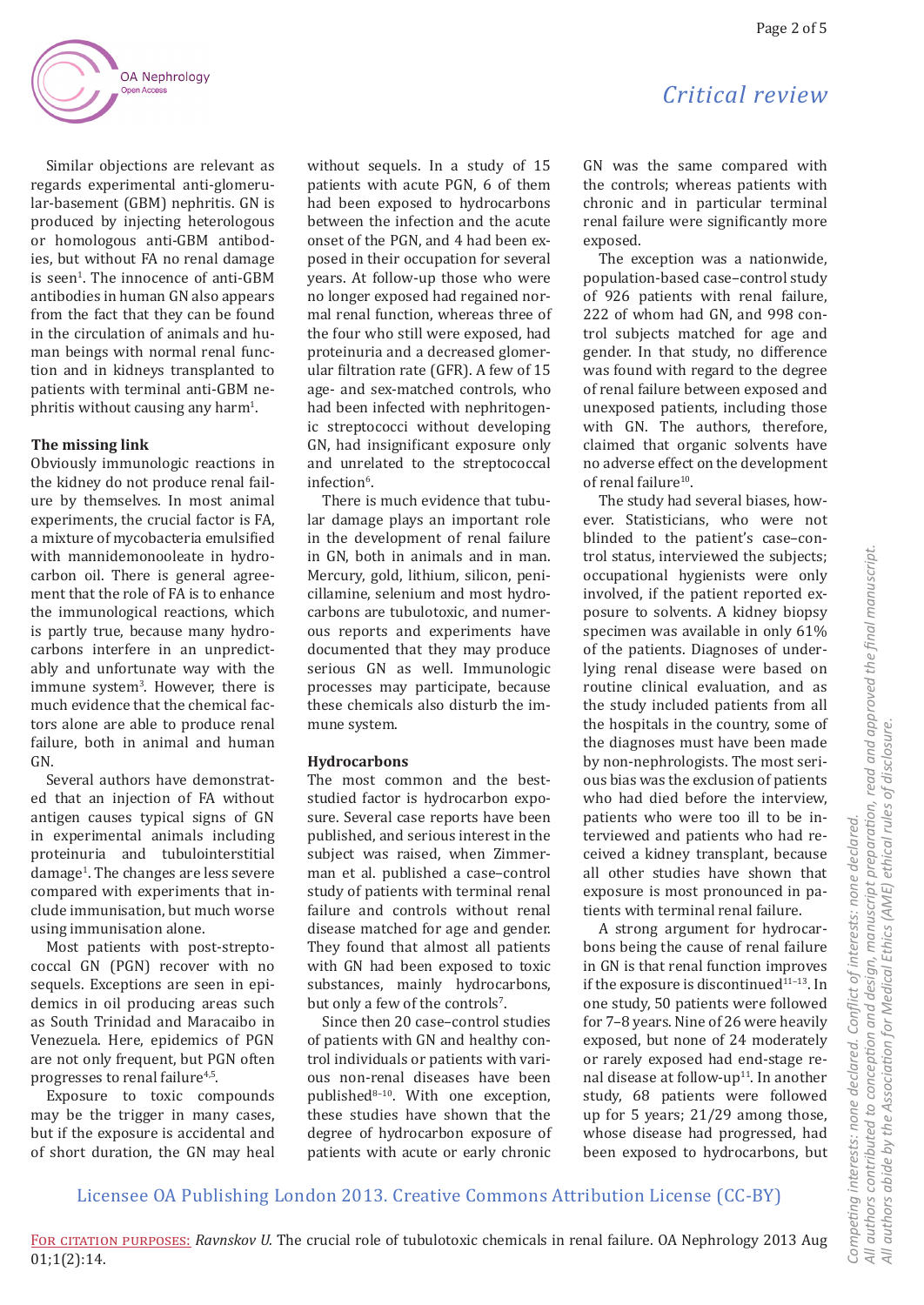# *Critical review*

only 5/39 among those with stable renal function<sup>12</sup>. In a third study, the patients were asked to discontinue their exposure. Although renal function was lower and blood pressure was higher initially, the course was more favourable in 15 patients who discontinued exposure than in 15 who did not $13$ .

Case–control studies may be subject to recall bias. This problem was solved in a study of the occupations of 124 patients with GN according to a public census. Compared with the general population in the catchment area of the hospital, occupations with occasional, inevitable, and heavy and inevitable exposure were significantly higher (*p* < 0.001). In addition 15 of the 49 patients with an unexposed occupation had been in an occupation with heavy exposure before the public census14.

### **Experimental evidence**

That GN can be produced by chemicals alone without immunisation has been demonstrated in at least 29 experiments on rats, mice and guinea pigs exposed to xylene, bromoform, dibromochloromethane, trichloroethylene, diacetyl-benzidine, dinitrochlorobenzene, white spirit, carbon tetrachloride, trimethylpentane, petrol, maleic vinyl ether anhydride, 4'-fluoromethylbenzanthrene, styrene or mixed organic solvents<sup>15-18</sup>. Most types of GN have been produced including proliferative and focal segmental proliferative GN, extra capillary GN, anti-GBM and anti-TBM nephritis, IgA nephritis, minimal change nephropathy and focal and focal, segmental sclerosis. Tubular damage was noted in all experiments; renal function was measured in eight and was decreased in five. In the studies, where the animals were examined at different times during or after the exposure, the tubular changes were observed immediately, whereas the glomerular deposition of IC and complement appeared late in the course.

#### **The mechanism**

Tubular damage in human GN is seen as a result of decreased renal blood flow due to obstruction of the glomerular capillaries. However, several authors have measured the renal blood flow in acute GN, and there has been a general agreement that it is unchanged or reduced only to a small extent, even in patients with renal failure<sup>19</sup>.

The role of glomerular damage is also contradicted by the findings in focal glomerular sclerosis (FGS). This GN type is almost always associated with tubulointerstitial damage. As obstruction of a juxtamedullary, but not of a cortical glomerulus results in the formation of a vasa recta connecting vas afferens with vas efferens, tubular damage in FGS should be confined to the cortex, which it is not. That the primary event is tubular damage is more likely, because FGS is seen in many non-glomerular renal diseases with tubulointerstitial damage<sup>20</sup>.

In accordance a highly significant correlation has been found in chronic GN between GFR and the extent of tubular damage, but a much weaker correlation, if any at all with the degree of glomerular damage<sup>21</sup>. The crucial role of tubular damage is supported by the finding that patients with GN and decreased GFR have tubular proteinuria correlated with the degree of renal failure<sup>22</sup>. A large number of clinical and experimental observations have also shown that even pronounced MGN may appear without proteinuria or renal failure<sup>2</sup>. Also, in spite of severe glomerular changes in patients with diabetic nephropathy or renal amyloidosis, no elevation of serum creatine is seen in the absence of tubulointerstitial damage $^{23}$ .

It is a common view that the tubular cells are damaged by severe proteinuria. However, the GN type with the most pronounced proteinuria is minimal change nephropathy, and patients with this disease most often have a normal GFR without tubular

proteinuria or other signs of tubular damage, even after many years.

The crucial role of the tubulointerstitial changes is also illustrated by a meta-analysis of nephritis caused by treatment with non-steroidal anti-inflammatory drugs (NSAID)<sup>24</sup>. In 97 case reports of NSAID-nephropathy, six different types of GN were reported. Treatment time was strongly associated with the diagnoses; the mean time of those with acute tubulointerstitial nephritis was 1.7 months; for those with minimal change, it was 8.2 months and for those with membranous GN, it was 39 months. Treatment time was strongly associated with the number of glomerular IC, but inversely associated with GFR and the degree of interstitial damage.

A probable mechanism behind renal failure is that tubular degeneration and cortical interstitial fibrosis, the usual findings after exposure to tubulotoxic chemicals, lead to postglomerular capillary resistance<sup>23,25</sup>. The decline of the glomerular blood flow may further glomerular trapping of circulating macromolecules which explain, why the tubular changes in the animal experiments and in NSAID-nephropathy appear before the glomerular immune deposits. In accordance, both GFR and tubulointerstitial damage in patients with GN are associated with degree of hydrocarbon exposure<sup>26</sup>.

If exposure to tubulotoxic chemicals may cause renal failure in patients with GN, such exposure should have a similar effect in other renal diseases as well, and this is also what has been observed. In a case–control study of 272 men and women with chronic renal failure (CRF) of all types and 272 controls matched for age, sex, and region of residence, significantly increased risks of CRF were found for exposure to lead, chromium, tin, mercury, welding fumes, silicon-containing compounds, oxygenated hydrocarbons and grain dust, which contains high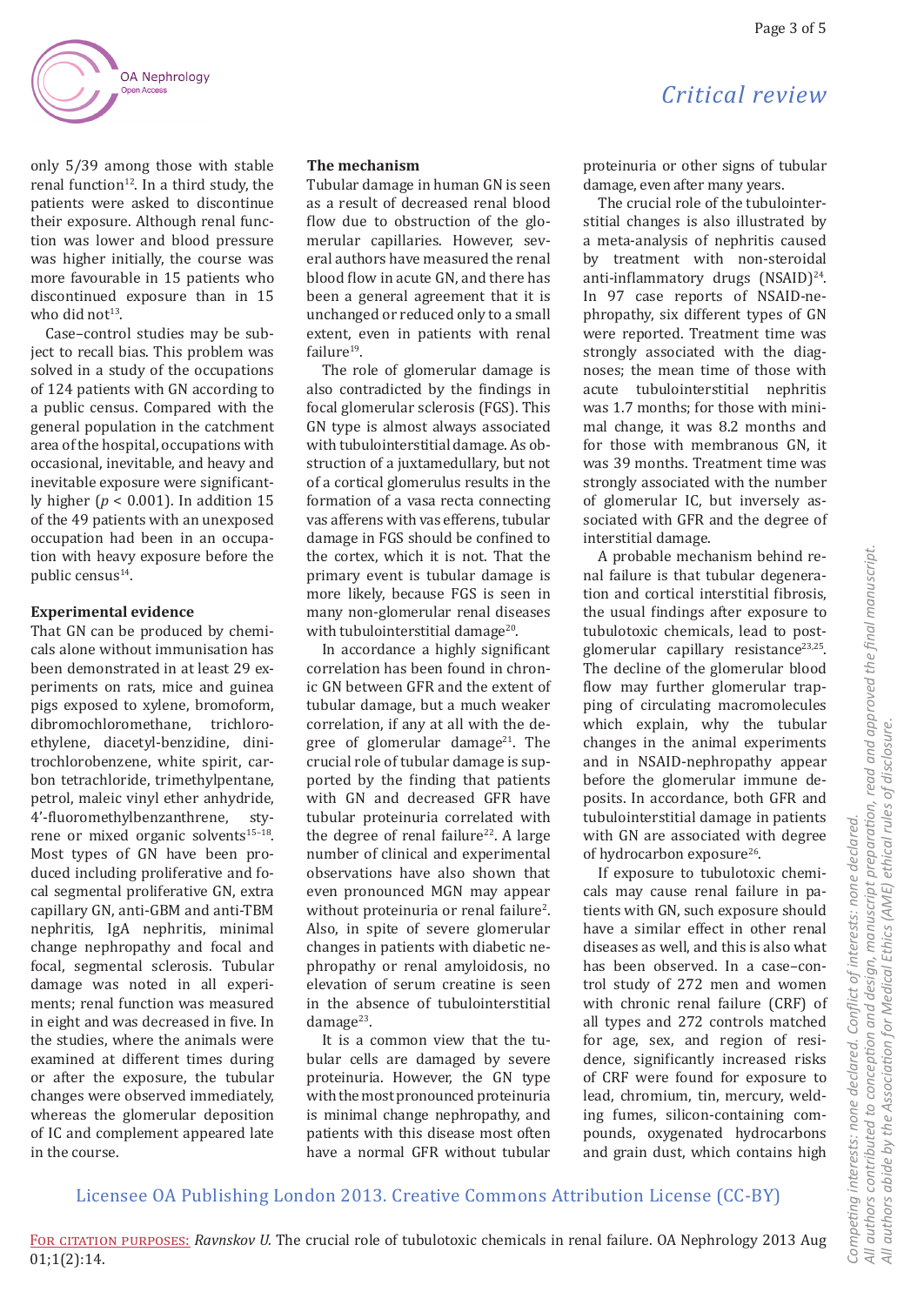

amounts of silicon $27$ . The frequencies of various occupational exposures were especially high among patients with diabetic nephropathy. The latter is in support of a previous study by Yaqoob et al., who found a higher level of hydrocarbon exposure in patients with incipient and in particular in those with overt diabetic nephropathy compared with diabetic patients with normal renal function<sup>28</sup>.

#### **Immunosuppressive treatment**

The standard treatment of GN is the use of immunosuppressive drugs. Most trials have compared various types of such drugs. There are only a few randomised, controlled trials where immunosuppression has been compared with placebo, and several of them have failed. Most important is that possible exposure to nephrotoxic chemicals has not been investigated in any trial. It is therefore impossible to know, whether improvement is due to the drugs used or to cessation of the patient's exposure.

### *Conclusion*

There is much evidence that renal failure in most cases of GN is caused by exposure to tubulotoxic chemicals and that such exposure may be deleterious in other kidney diseases as well. Several studies of GN associated with hydrocarbon exposure have reported improvement of renal function after cessation of the exposure. It is reasonable to assume that improvement may be achieved also by cessation of exposure to other tubulotoxic chemicals and in other kidney diseases. It should therefore be mandatory to ask all the patients with renal failure about possible toxic exposure and to suggest cessation of such exposure. Experienced occupational hygienists should perform the interviews because many doctors are unfamiliar with the working conditions of their patients and many patients are unaware of their exposure.

#### *References*

1. Ravnskov U. Non-systemic glomerulonephritis: exposure to nephro- and immunotoxic chemicals is primary and predisposes to immunologic harassment. Med Hypotheses. 1989 Oct;30(2):115–22. 2. Ravnskov U. The subepithelial formation of immune complexes in membranous glomerulonephritis may be harmless and secondary to toxic or allergic factors. Scand J Immunol. 1998 Nov;48(5):469–74.

3. Ravnskov U. Possible mechanisms of hydrocarbon-associated glomerulonehritsis. Clin Nephrol. 1985 Jun;23(6): 294–8.

4. Poon-King T, Mohammed I, Cox R, Potter EV, Simon NM, Siegel AC, et al. Recurrent epidemic nephritis in South Trinidad. N Engl J Med. 1967 Oct;277(14):728–33. 5. Rodriguez-Iturbe B, Garcia R, Rubio L, Treser G, Lange K. Epidemic glomerulonephritis in Maracaibo. Clin Nephrol. 1976 May;5(5):197–206.

6. Ravnskov U. Exposure to organic solvents – a missing link in poststreptococcal glomerulonephritis? Acta Med Scand. 1978;203(5):351–6.

7. Zimmerman SW, Groehler K, Beirne GJ. Hydrocarbon exposure and chronic glomerulonephritis. Lancet. 1975 Aug;2 (7927):199–201.

8. Ravnskov U. Hydrocarbons may worsen renal function in glomerulonephritis: a meta-analysis of the case–control studies. Am J Ind Med. 2000 Jun;37(6):599– 606.

9. Ishola AD, Arogundade AF, Sanusi AA, Akinsola A. Association of hydrocarbon exposure with glomerulonephritis in Nigerians: a case control study. Saudi J Kidney Dis Transplant. 2006 Mar;17(1): 82–9.

10. Fored CM, Nise G, Ejerblad E, Fryzek JP, Lindblad P, McLaughlin JK, et al. Absence of association between organic solvent exposure and risk of chronic renal failure: a nationwide population-based case–control study. J Am Soc Nephrol. 2004 Jan;15(1):180–6.

11. Bell GM, Doig A, Thomson D, Anderton JL, Robson JS. End-stage renal failure associated with occupational exposure to organic solvents. Proc EDTA-ER. 1985;22:725–9.

12. Yaqoob M, Stevenson A, Mason H, Bell GM. Hydrocarbon exposure and tubular damage: additional factors in the progression of renal failure in primary

glomerulonephritis. Q J Med. 1993 Oct; 86(10):661–7.

*Critical review*

13. Ravnskov U. Influence of hydrocarbon exposure on the course of glomerulonephritis. Nephron. 1986;42(2):156–60.

14. Ravnskov U, Lundström S, Nordén Å. Hydrocarbon exposure and glomerulonephritis: evidence from patients' occupation. Lancet. 1983 Nov;2(8361): 1214–6.

15. Ravnskov U. Experimental glomerulonephritis induced by hydrocarbon exposure: a systematic review. BMC Nephrol. 2005 Dec;6:15.

16. Mutti A, Coccini T, Alinovi R, Toubeau G, Broeckaert F, Bergamaschi E, et al. Exposure to hydrocarbons and renal disease: an experimental animal model. Ren Fail. 1999 May–Jul;21(3–4): 369–85.

17. Kum C, Sekkin S, Kiral F, Akar F. Effects of xylene and formaldehyde inhalations on renal oxidative stress and some serum biochemical parameters in rats. Toxicol Ind Health. 2007 Mar;23(2):115–20.

18. Qin W, Xu Z, Lu Y, Zeng C, Zheng C, Wang S, et al. Mixed organic solvents induce renal injury in rats. PLoS ONE. 2012 Sep;7(9):e45873.

19. Hutt MS, Pinniger JL, De Wardener HE. The relationship between the clinical and the histological features of acute glomerular nephritis. Q J Med. 1958 Apr;27(106):265–91.

20. Ravnskov U. Focal glomerular lesions in glomerulonephritis may be secondary to tubulointerstitial damage. Am J Kidney Dis. 1988 Sep;12(3):250–1.

21. Risdon RA, Sloper JC, De Wardener HE. Relationship between renal function and histological changes found in renalbiopsy specimens from patients with persistent glomerular nephritis. Lancet. 1968 Aug;292(7564):363–6.

22. Johansson BG, Ravnskov U. The serum level and urinary excretion of α2 microglobulin, β2-microglobulin and lysozyme in renal disease. Scand J Urol Nephrol. 1972;6(3):249–56.

23. Bohle A, Mackensen-Haen S, von Gise H, Grund KE, Wehrmann M, Batz C, et al. The consequences of tubulo-interstitial changes for renal function in glomerulopathies. A morphometric and cytological analysis. Pathol Res Pract. 1990 Feb;186(1):135–44.

24. Ravnskov U. Glomerular, tubular and interstitial nephritis associated with non-steroidal antiinflammatory drugs,